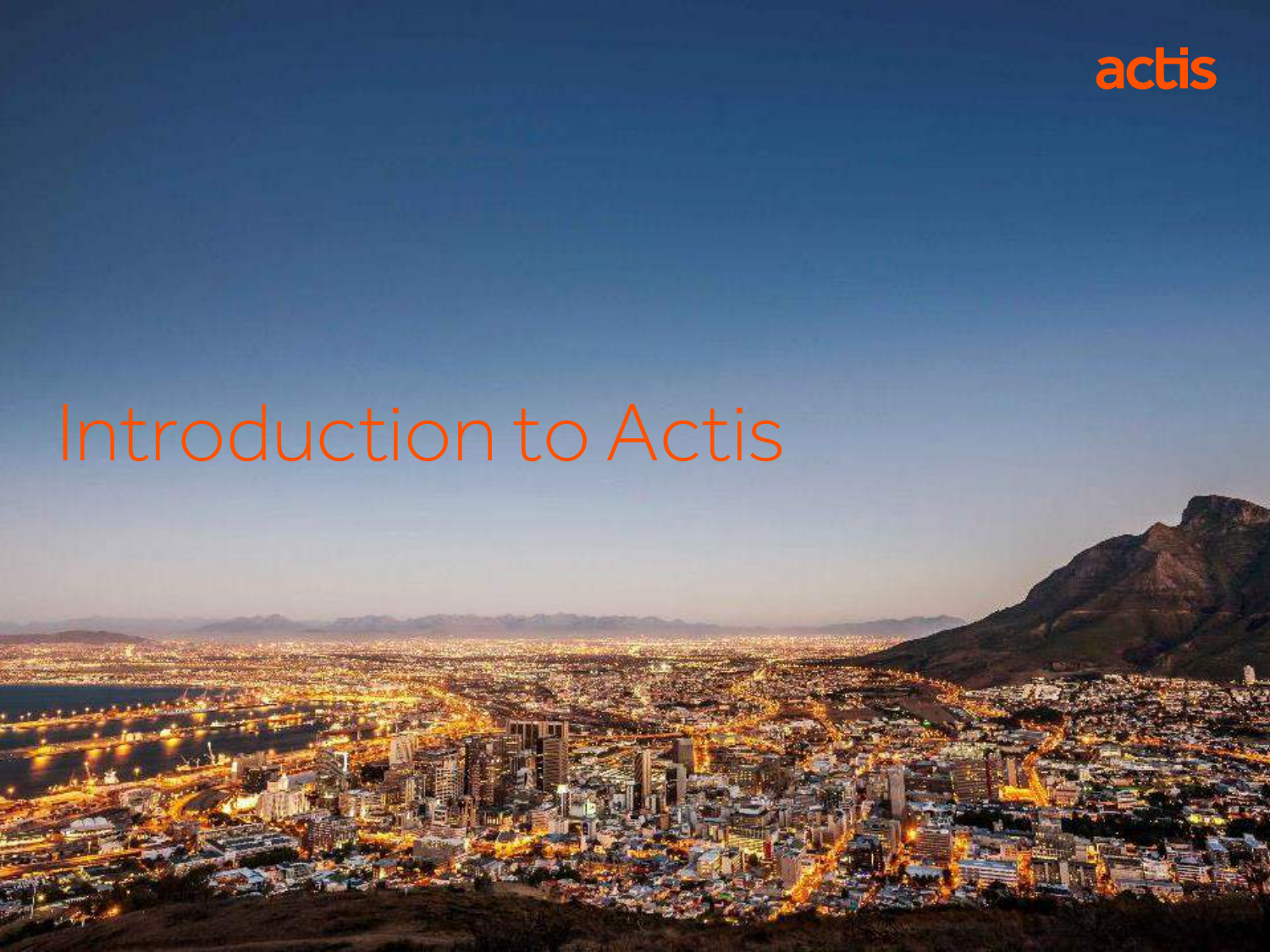# Actis: a leading investor in growth markets



actis

Note: As at February 2019. Capital raised includes Fund 1 vintage which comprises assets funded by CDC's balance sheet and managed by Actis.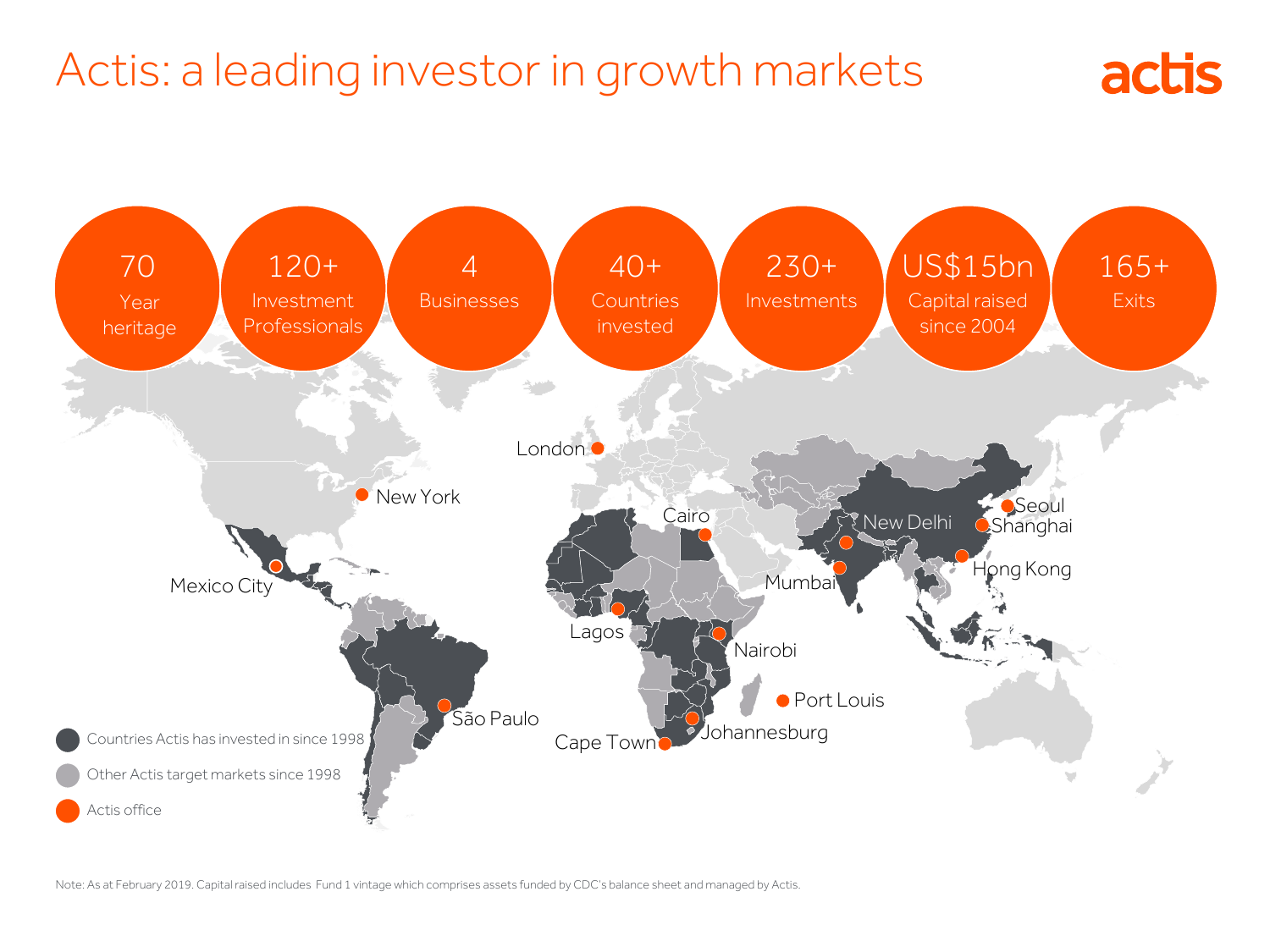# Award winning firm

# actis

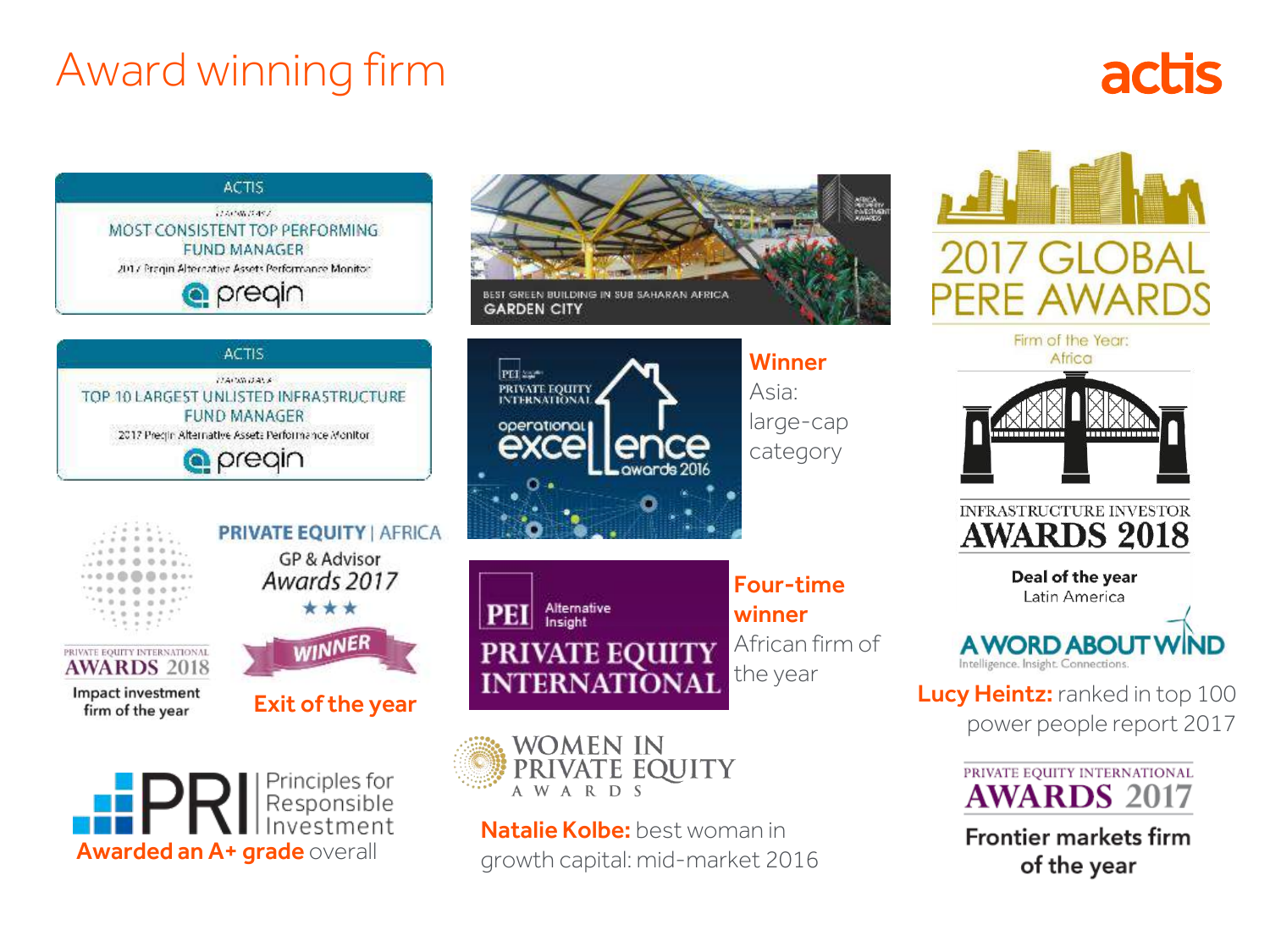# Competitive advantages through our DNA



actis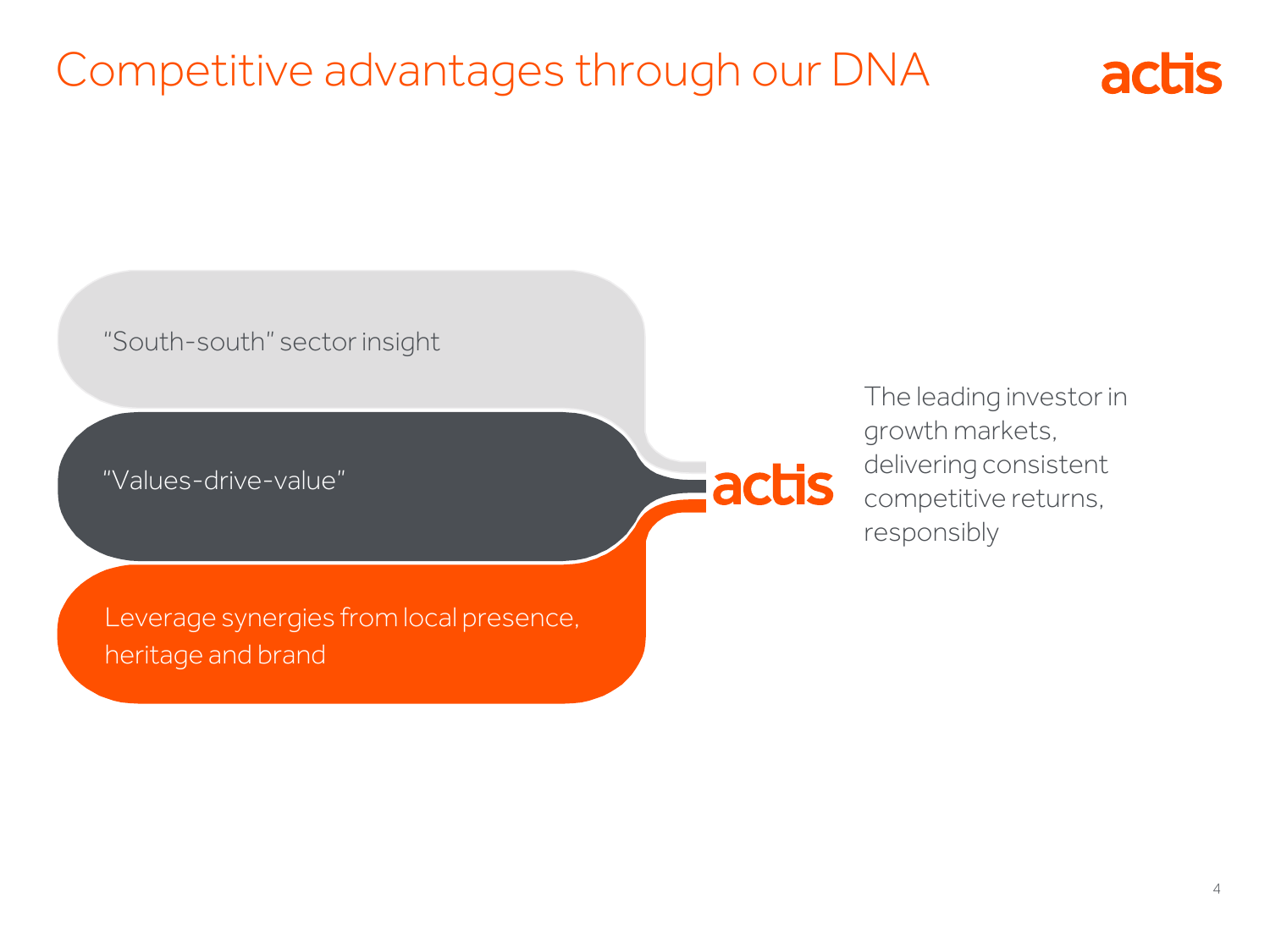## A strong institutional, geographically diverse investor base



actis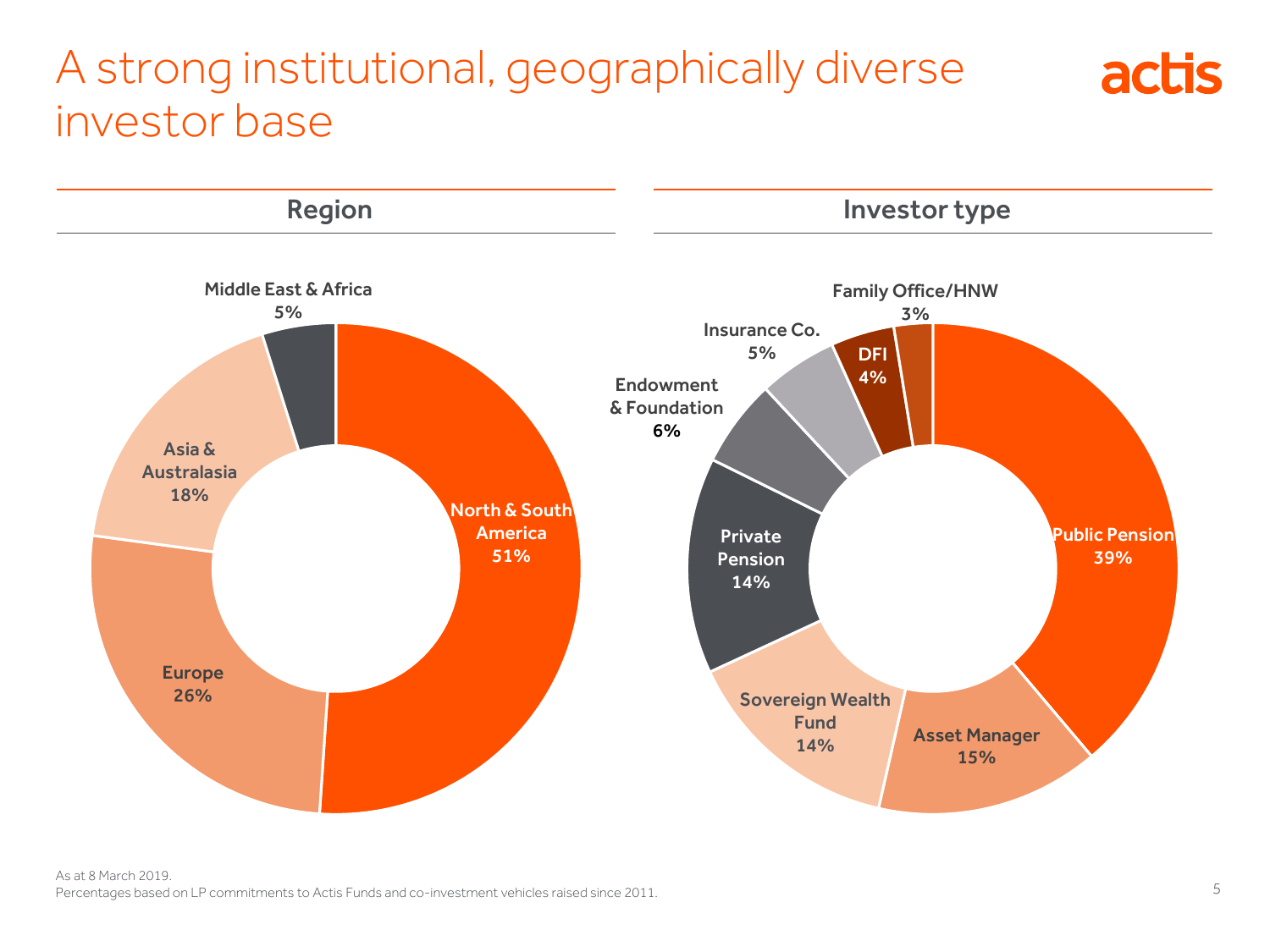# Why growth markets?



## Why

- $\checkmark$  Population growth
- $\checkmark$  Productivity growth
- $\checkmark$  High demand and limited supply of energy infrastructure

## **How**

- ◆ Deep sector focus
- $\checkmark$  Secular growth opportunities
- Local expertise and network
- $\checkmark$  Responsible investment

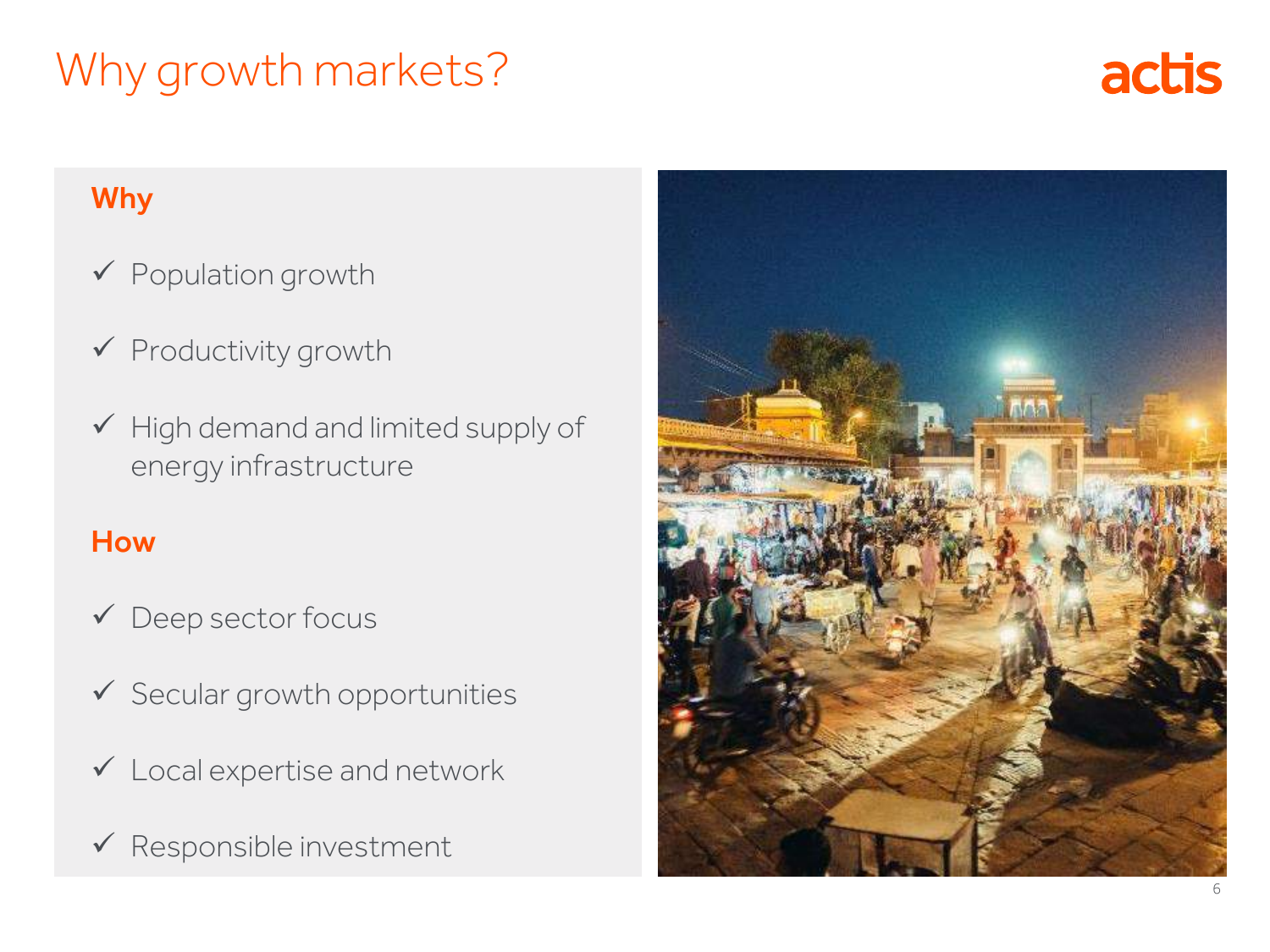## Investment strategies developed in response to actis opportunities

|                          | Infrastructure                                                                                             | Energy                                                                     | <b>Private Equity</b>                                                                                                    | <b>Real Estate</b>                                                                                                                                      |
|--------------------------|------------------------------------------------------------------------------------------------------------|----------------------------------------------------------------------------|--------------------------------------------------------------------------------------------------------------------------|---------------------------------------------------------------------------------------------------------------------------------------------------------|
|                          |                                                                                                            |                                                                            |                                                                                                                          |                                                                                                                                                         |
| Opportunity              | US\$1.3 trillion opportunity<br>to own, operate and<br>improve infrastructure                              | US\$4.3 trillion opportunity<br>to build energy<br>infrastructure          | US\$5 trillion opportunity to<br>acquire, invest in and<br>institutionalise fast-growing<br>companies                    | US\$25 trillion opportunity to<br>build institutional-quality real<br>estate                                                                            |
| <b>Strategy</b>          | Long-term investments in<br>operating infrastructure<br>assets generating stable<br>contractual cash flows | Invest in buy and build<br>power generation and<br>distribution businesses | Grow and improve<br>businesses across three<br>core sectors - financial<br>services, healthcare,<br>consumer & education | Develop and build high quality<br>retail, industrial and mixed-<br>use properties in Asia and<br>sub-Saharan Africa                                     |
| Latest fund <sup>1</sup> | Actis Long Life<br>Infrastructure Fund-<br>Raising<br>2017 vintage                                         | Actis Energy 4<br>US\$2.75 billion<br>2016 vintage                         | Actis Global 4 & Africa 4<br>US\$1.6 billion<br>2012 vintage                                                             | Actis Asia Real Estate<br>US\$500 million<br>2018 vintage;<br>Actis Africa Real Estate 3<br>US\$500 million<br>2015 vintage<br>Actis Asia Real Estate 2 |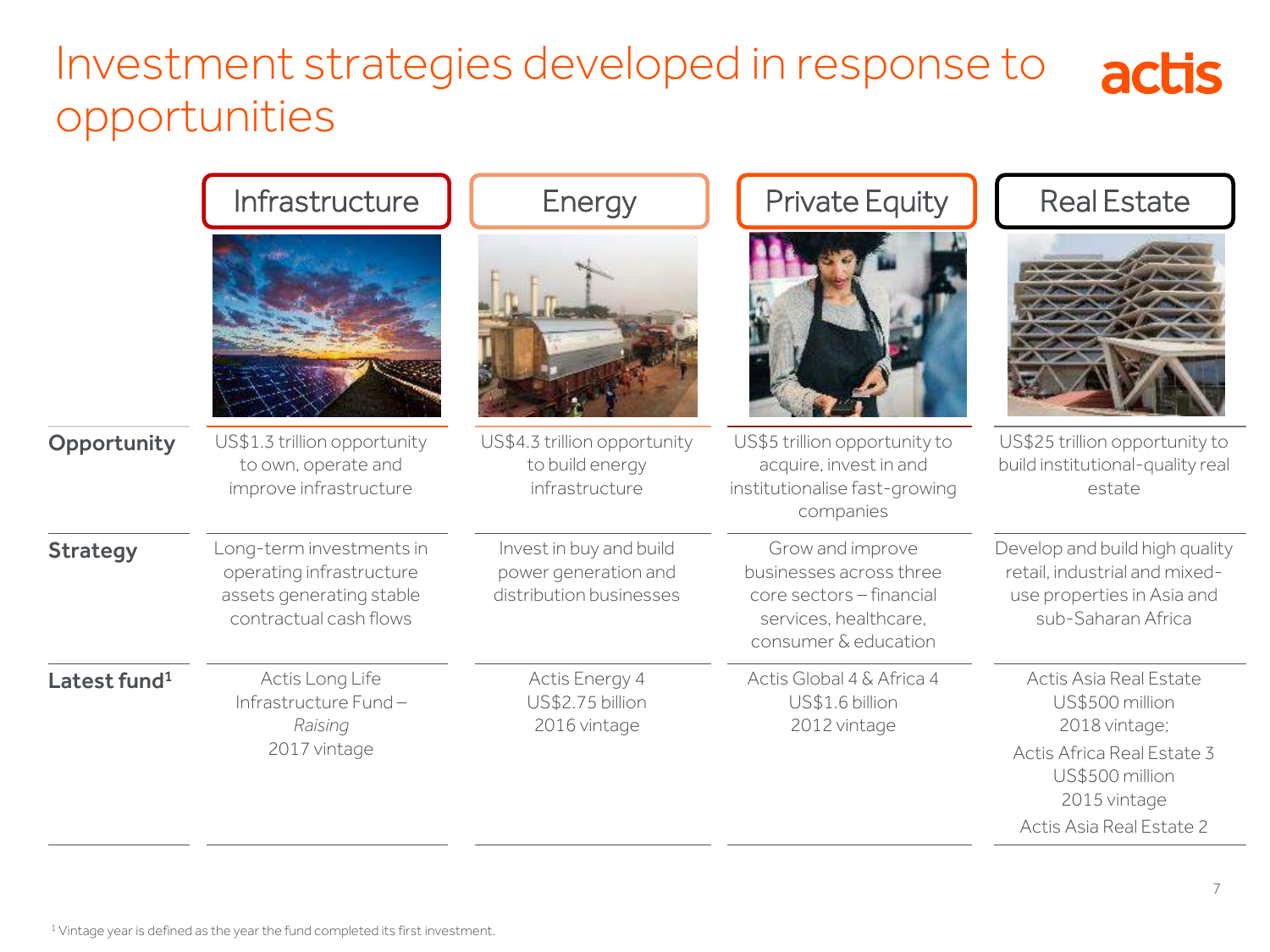## Values Drive Value ESG excellence



# actis

## Values drive Value

#### Values drive Value

We believe that investing responsibly creates businesses that are more resilient, more innovative and better able to deliver societal benefits – and are, ultimately, more valuable

#### Responsible Investment team

Two dedicated full-time professionals with a combined 30+ years of experience managing and assessing environmental, social and governance issues across the high growth markets

## Approach

Investing responsibly is commercial common sense

#### 116,550

Jobs and livelihoods supported by portfolio companies

27%

Female employees in portfolio companies

## 1.6 million

Tons of CO<sub>2</sub> avoided by generation companies

## 80 million

People accessing electricity from portfolio companies

### 2 million

Students reach by education investments

## 4

Certified green buildings built by Actis in Africa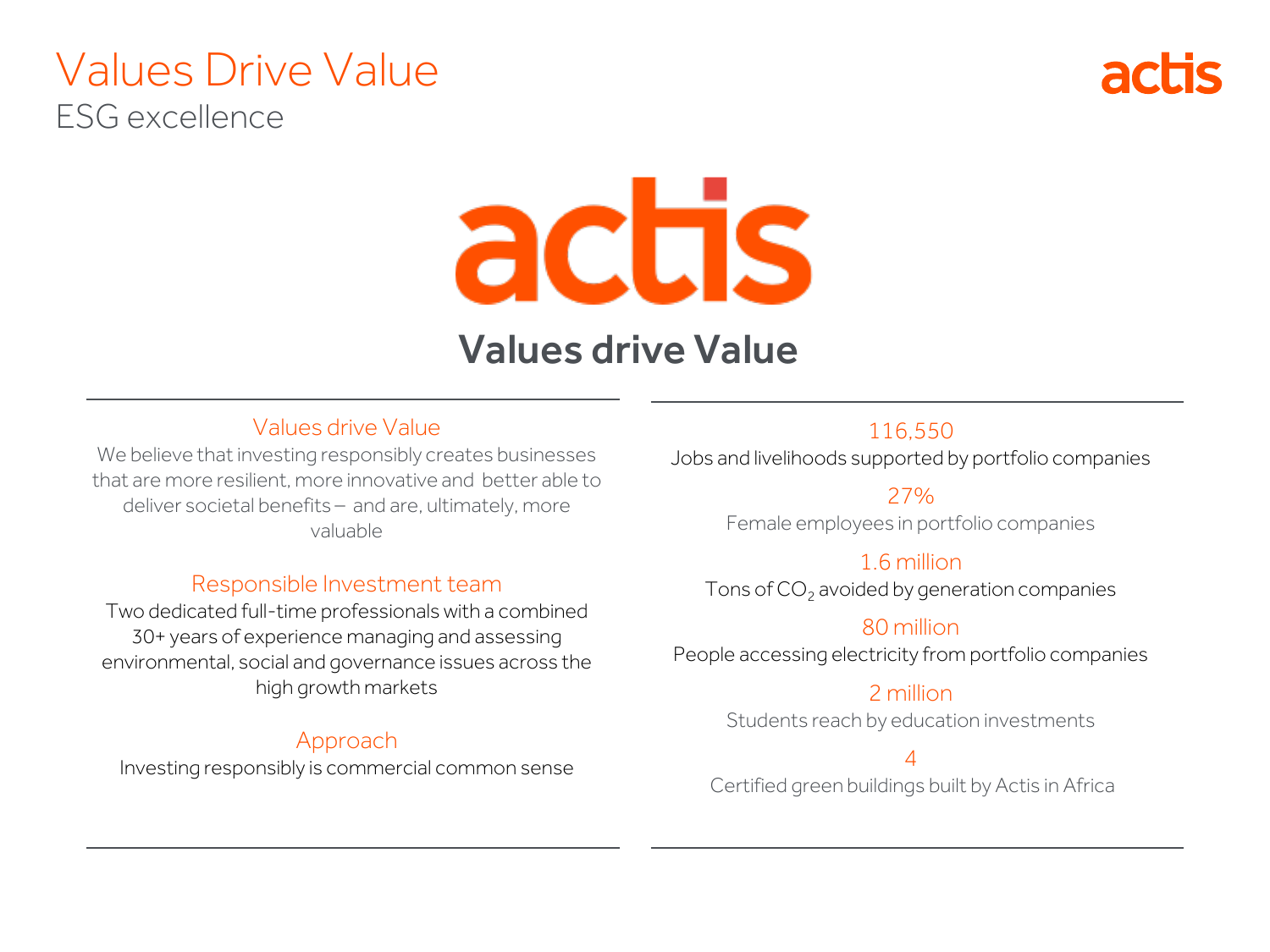# Disclaimer

# actis

This confidential document (the "Document") is being communicated to a limited number of sophisticated persons by Actis GP LLP ("Actis") for the purpose of providing certain summary information about Actis' businesses. The information included in this Document is made available to recipients on a strictly confidential basis and may not be disclosed or discussed with any person other than any recipient's affiliates on a need to know basis. Actis GP LLP is a limited liability partnership registered in England and Wales (registered number OC370074) and is authorised and requlated in the UK by the Financial Conduct Authority (the "FCA"). A list of the members is open to inspection at its registered office. This Document has been approved by Actis solely for the purposes of Section 21 of the Financial Services and Markets Act 2000 for communication to Professional Clients, as defined by the FCA's rules. This Document is not intended as, nor should it be construed as, an offer of interests (or an offer to subscribe for interests) in any product which is sponsored, managed or advised by Actis (each an "Actis Fund"). It is the responsibility of each prospective recipient to satisfy itself as to full compliance with the applicable laws and regulations of any relevant territory.

Certain information (including certain forward-looking statements and economic and market information) has been obtained from published and non-published sources prepared by third parties. In addition, certain information has been obtained from companies in which investments have been made directly or indirectly by Actis Funds. While such sources are believed to be reliable for the purposes used in this Document, none of Actis, any Actis Fund, any of their respective directors, employees, members, partners, shareholders or any affiliate of the foregoing assumes any responsibility for the accuracy or completeness of such information, and such information has not been independently verified by Actis. No representation or warranty, express or implied, is or will be given by Actis or its advisers, directors, employees or agents who has prepared any information contained in this Document, and, to the maximum extent permitted by law, no responsibility or liability or duty of care is or will be accepted by Actis or its advisers, directors, employees or agents who has prepared any information contained in this Document, as to the fairness, accuracy, completeness, currency, reliability or reasonableness of the information or opinions contained in the information in this Document.